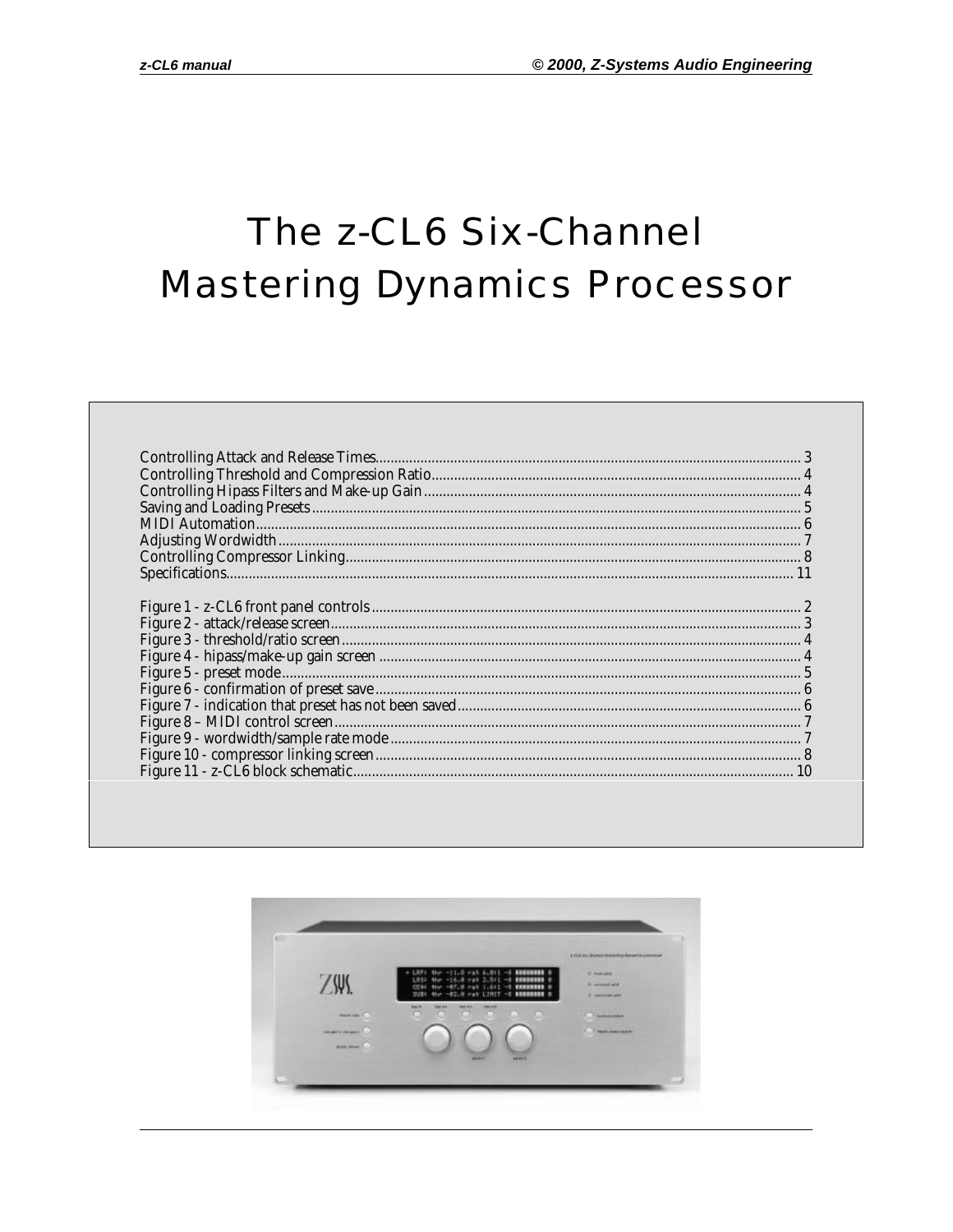

**Figure 1 - z-CL6 front panel controls**

Using the z-CL6 is very simple once you understand its display and control methodology. Because there are so many channels and so many parameters for each channel, only a few things can be displayed at a time. We have chosen to display the same parameters for all channels rather than all of the parameters for a selected channel; this is the basis for our display/control model.

To begin, the z-CL6 partitions the channels into four groups:

- LRF left and right front channels
- LRS left and right surround channels
- CEN the center channel
- SUB the subwoofer channel

Referring to Figure 1, there are four parameter control screens, each selected by one of the screenselect buttons (G, H, I, and J). These screen-select buttons each invoke a different mode in which the parameters associated with that mode can be controlled by the parameter #1 and parameter #2 control knobs (D and F). These four modes are:

- Attack/release mode (invoked by button I)
- Threshold/ratio mode (invoked by button G)
- Hipass/make-up gain mode (invoked by button J)
- Compressor cross-linking mode (invoked by button H)

The parameters associated with these modes are displayed in the parameter #1 display (C) and the parameter #2 display (E). Within any of the modes, use the channel select knob (B) to choose which channel group is affected by the parameter control knobs. As you turn the channel select knob, the channel indicator (A) will point to the corresponding channel.

There is a gain reduction meter (M) which is visible from any of the four mode screens. The gain reduction meter gives a simultaneous visual display of the amount of gain reduction being performed on all four of the channel groups. The meter continues to function while you are changing the values of the parameters, which gives useful visual feedback about your parameter choices.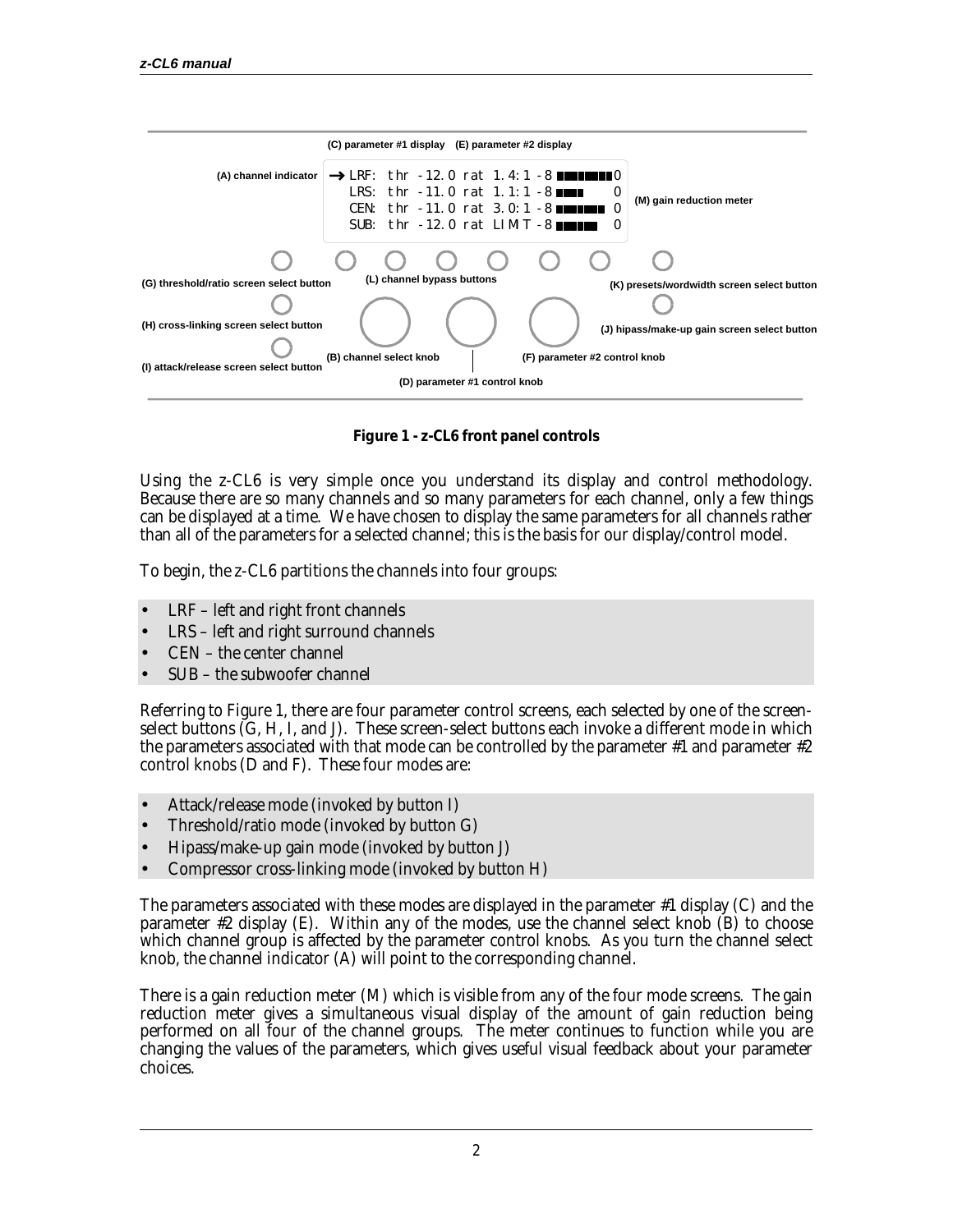Each of the channel groups is endowed with a channel bypass button (L). When this button is pressed, the corresponding compressor is disengaged and there is a direct signal path from input to output for that channel group; output is bit-for-bit identical to output. When the bypass button is pushed, the gain-reduction meter for that particular channel vanishes and is replaced with a bypass indicator. While a channel is bypassed, its parameters can still be adjusted. These new parameters will be in effect when the channel is taken out of bypass.

Finally, there is a button (K) for invoking a system mode where you can control the wordwidths of the different channel groups and you can save and load presets.

|  |  | <b>Controlling Attack and Release Times</b>                |
|--|--|------------------------------------------------------------|
|  |  |                                                            |
|  |  |                                                            |
|  |  | $\rightarrow$ LRF: att 0.05 rel 5.0 -8 <b>IIIIIIIII</b> II |
|  |  | LRS: att 0.10 rel 10.0 -8 <b>ANNI</b><br>$\bigcup$         |
|  |  | CEN: att 10.0 rel 50.0 -8 <b>ANNING</b> 0                  |
|  |  |                                                            |
|  |  |                                                            |

**Figure 2 - attack/release screen**

Press the **attack/release screen select button**. The display will appear as in Figure 2. Use the channel select knob to move the arrow to the desired channel. The parameter #1 knob controls the attack time and the **parameter #2 knob** controls the release time. Both the attack time and the release time are calibrated in milliseconds. The gain reduction meters will continue to function when the z-CL6 is in attack/release mode, as will the individual channel bypass buttons.

Attack times range from instant to 950 milliseconds. Release times range from instant to 950 milliseconds. A typical rule of thumb is to set the release time to ten times the attack time. Notice that the z-CL6 has more attack time choices than release time choices, with a higher density of values below 10 milliseconds.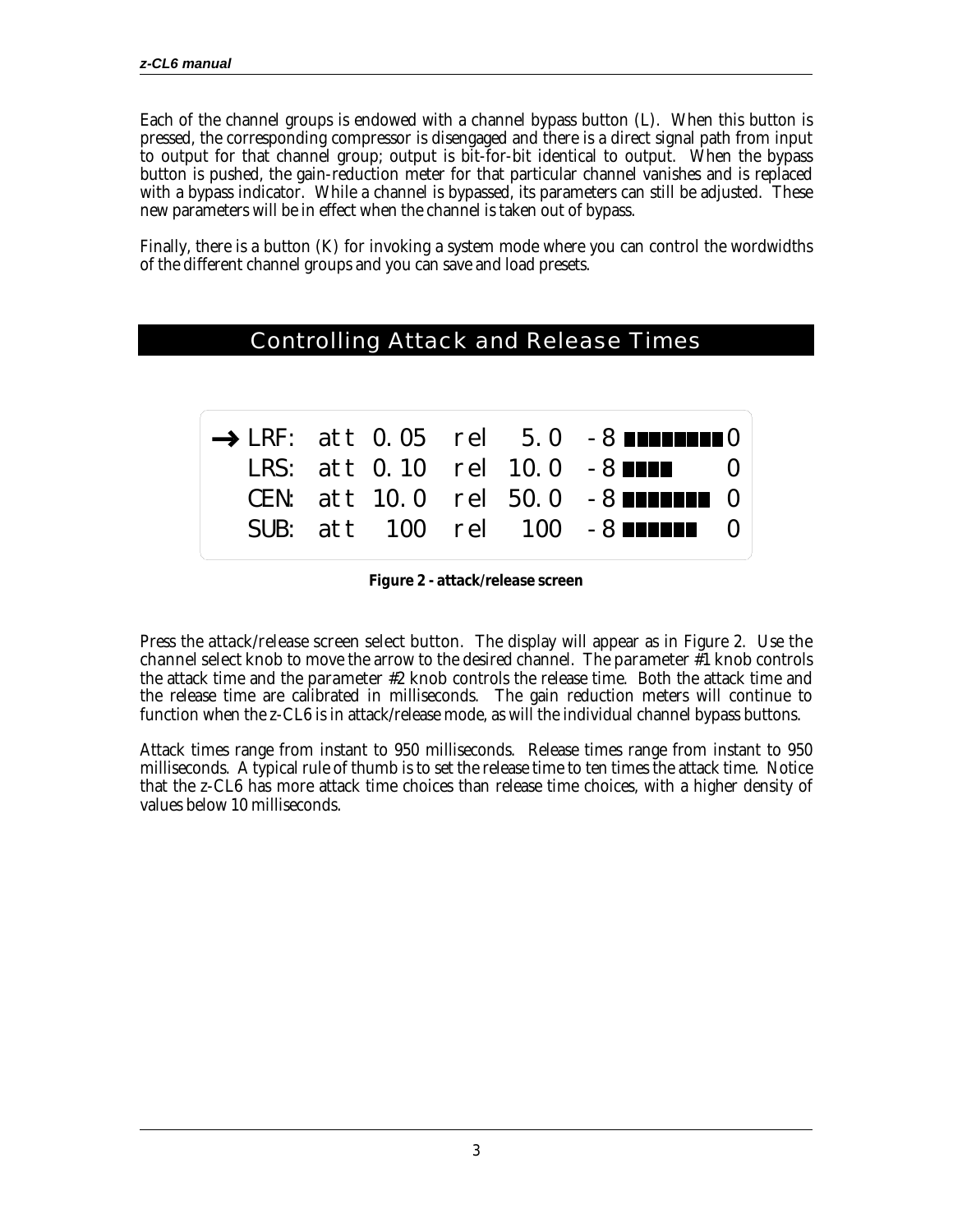#### Controlling Threshold and Compression Ratio

|  |  | $\rightarrow$ LRF: thr -12.0 rat LIMIT -8 <b>INITIERS</b> |  |
|--|--|-----------------------------------------------------------|--|
|  |  | LRS: thr -18.0 rat 1.1:1 -8                               |  |
|  |  | CEN: thr -14.0 rat 3.0:1 -8 $\blacksquare$                |  |
|  |  | SUB: thr -12.0 rat 2.0:1 -8 $\blacksquare$                |  |

**Figure 3 - threshold/ratio screen**

Press the **threshold/ratio screen select button**. The display will appear as in Figure 3. Use **the channel select knob** to move the arrow to the desired channel. The **parameter #1 knob** controls the threshold and the **parameter #2 knob** controls the compression ratio. The threshold is calibrated in decibels relative to full-scale digital (dBFS) and the compression ratio is to be determined as the number of decibels the input level must rise above the threshold in order to produce a one-decibel increase in output level. The gain reduction meters will continue to function when the z-CL6 is in threshold/ratio mode, as will the individual channel bypass buttons.

The threshold ranges from 0.0 dB to -95 dB. The ratio can be made to vary from 1.1:1 to 8.0:1. Turning the ratio knob one click past 8.0:1 turns the compressor for that particular channel into a limiter, with a ratio of 100:1.

#### Controlling Hipass Filters and Make-up Gain

|  |  |  | $\rightarrow$ LRF: hp 100 Hz mkg +1.00 -8 <b>HIMMINIO</b> |  |
|--|--|--|-----------------------------------------------------------|--|
|  |  |  | LRS: hp 100 Hz mkg +0.00 -8 $\blacksquare$ 0              |  |
|  |  |  | CEN: hp 100 Hz mkg +0.60 -8 $\blacksquare$                |  |
|  |  |  | SUB: hp $10$ Hz mkg $+0.00$ $-8$ <b>Neighbor</b> 0        |  |

**Figure 4 - hipass/make-up gain screen**

Press the **hipass/make-up button**. The display will appear as in Figure 4. Use **the channel select** knob to move the arrow to the desired channel. The parameter #1 knob controls the corner frequency of the hipass filter (explained below) and the **parameter #2 knob** controls the compressor make-up gain. The make-up gain is calibrated in decibels relative to full-scale digital (dBFS). The gain reduction meters will continue to function when the z-CL6 is in hipass/makeup gain threshold/ratio mode, as will the individual channel bypass buttons.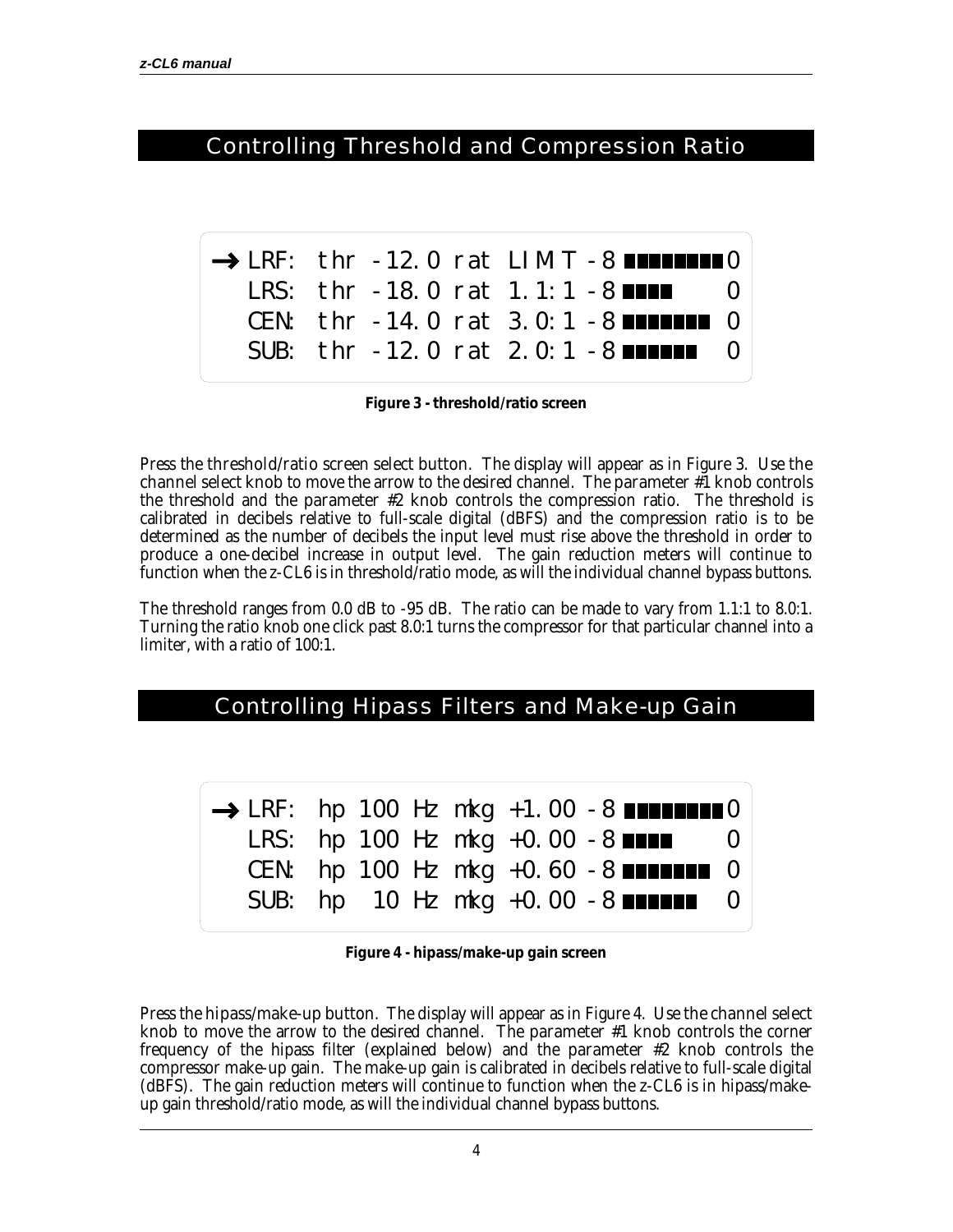The purpose and function of the hipass filters require a bit of explanation. In essence, a compressor consists of two blocks: a level detection block and a gain control block. The level detection block senses the level of the input signal and compares it to the user-determined threshold. When the input level exceeds the threshold, the detection block tells the gain control block to decrease the output level by the amount specified by the compression ratio. We have provided a hipass filter that goes before the level control block. This allows you to remove a desired amount of the low-frequency energy from the input signal so that the low frequencies don't trigger the compressor. This may prove to be useful for previewing different bass management modes for Dolby and DTS surround mastering.

The corner frequency parameter specifies the  $-3$  dB point for the hipass filter. Below the corner frequency, the filter has a slope of 12 dB per octave. The corner frequency can be varied from 10 Hz to 990 Hz. The 10 Hz setting is useful simply for blocking DC level from the level detector. Do not be alarmed by the presence of these hipass filters; remember – they are not in the audio path, but rather in the level detection path.

The make-up gain function serves two purposes. The first is to allow you to increase the overall signal level, post-compression. The second is as a digital volume control for controlling relative levels between the various surround groups. The make-up gain has a range from  $-95$  dB to  $+12$ dB referenced relative to full-scale digital (dBFS).

#### Saving and Loading Presets

The entire state of the z-CL6 can be saved and recalled. Press the **presets button** once. This will bring the z-CL6 to the state shown in Figure 8. To save a preset, use the **middle knob** (as prompted by the display) to choose a preset number then press the button beneath the SAVE indication. This will then bring the z-CL6 to the state shown in Figure 9, which confirms that the SAVE operation took place.

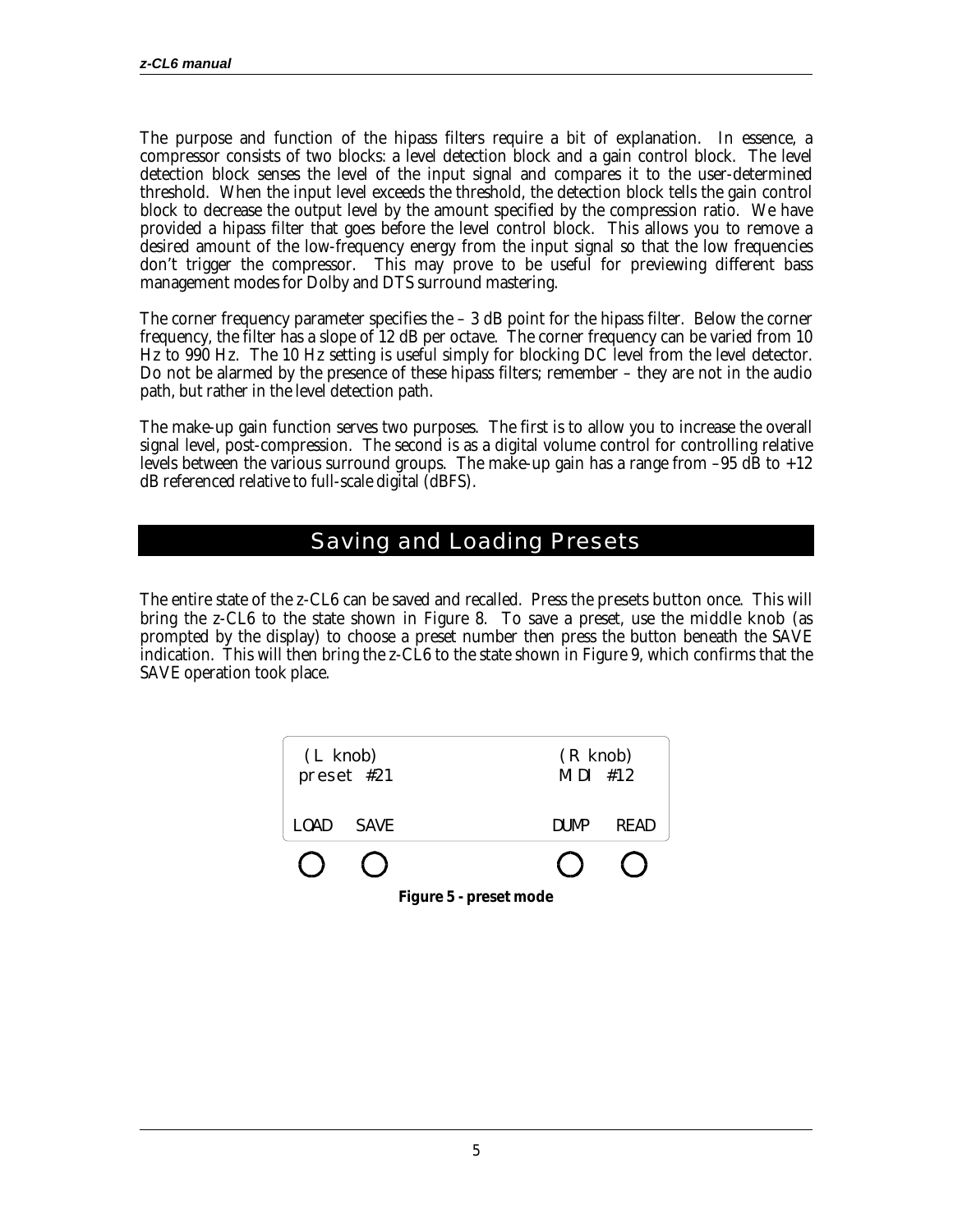

**Figure 6 - confirmation of preset save**

There is one special preset that can not be over-written. This preset is given number 00 and stores the z-CL6 's "flat" settings. This is the preset you will want to use in order to return the z-CL6 to a "blank" setting. If you attempt to over-write preset 00, the display will appear as in Figure 7, which tells you that the preset was not saved and that you should choose another preset number.



**Figure 7 - indication that preset has not been saved**

To recall a preset, from the screen in Figure 5 press the button beneath the LOAD indication. The preset indicated in the display will be loaded and the z-CL6 will jump to the mode from which the preset mode was invoked.

#### MIDI Automation

The z-CL6 can be automated via MIDI commands; it supports MIDI program change commands and also uses system exclusive commands to allow the unit's entire collection of presets to be sent to and restored from a MIDI sequencer.

The z-CL6's MIDI controls are on the same screen as the preset LOAD and SAVE screen. Simply press the **presets button** once, which brings the z-CL6 to the state shown in Figure 8.

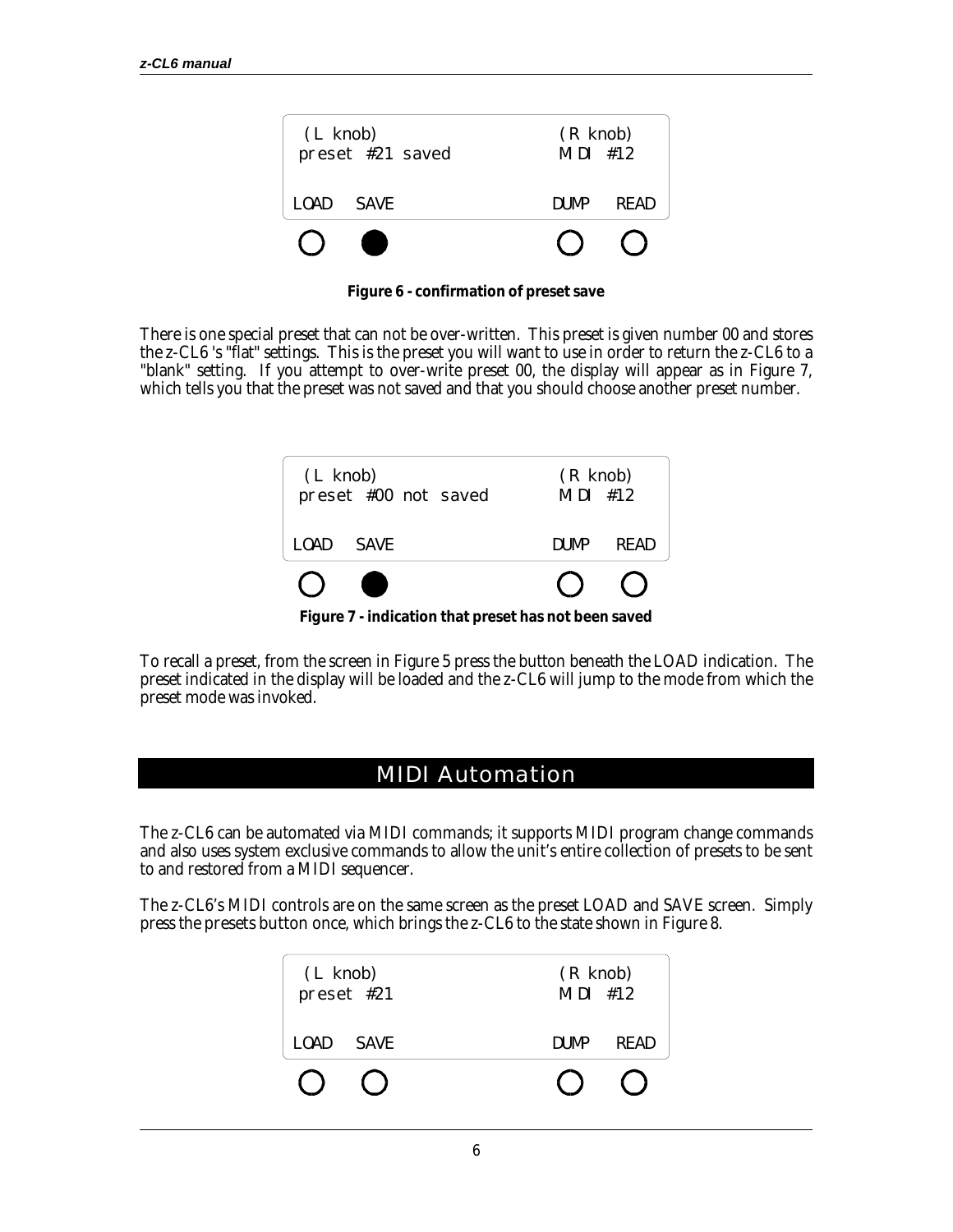#### **Figure 8 – MIDI control screen**

To set a MIDI channel number, use the right knob, as prompted by the screen. This sets the MIDI channel the z-CL6 will use for both its MIDI program change commands and for system exclusive messages.

To save all 50 of the z-CL6's presets, put your MIDI sequencer into record mode with the channel set to the z-CL6's MIDI channel. Press the button below the DUMP message on the screen. You will see the preset counter on the left part of the z-CL6's screen count backwards from 50 down to 01. This lets you know that the z-CL6 is sending its entire bank of presets, one at a time, to the MIDI sequencer via MIDI system exclusive commands. When the system exclusive dump is finished, the z-CL6 will return to the preset number that was displayed before the DUMP command was executed.

To retrieve a collection of 50 presets from a MIDI sequencer, again make sure you have the z-CL6's MIDI channel number set to the same channel as the MIDI sequencer. Press the button below the READ message and then begin to play the MIDI system exclusive stream from your MIDI sequencer. The preset counter will again count backwards, letting you know that the z-CL6 is indeed receiving and decoding the system exclusive commands. When the z-CL6 has decoded the last preset from the MIDI sequencer, it will jump to normal operating mode and will be ready for either normal user input via the knobs and buttons or for MIDI program change commands.

To execute MIDI program change commands, simply make sure the MIDI sequencer is set to the same MIDI channel as the z-CL6 and begin sending program change commands. The z-CL6 will jump to the preset number indicated by the program change, with the display updated to show the parameter changes. If an invalid program number is sent to the z-CL6, it will be ignored.

### Adjusting Wordwidth



**Figure 9 - wordwidth/sample rate mode**

From the preset mode, press the **preset/dither button** to get to the wordwidth mode. The display will appear as in Figure 9. As prompted by the display, the wordwidths are controlled by the **middle knob**. Use the button below the indicated channel group names to select the group of interest, and an asterisk will appear to indicate the selection, as in Figure 9.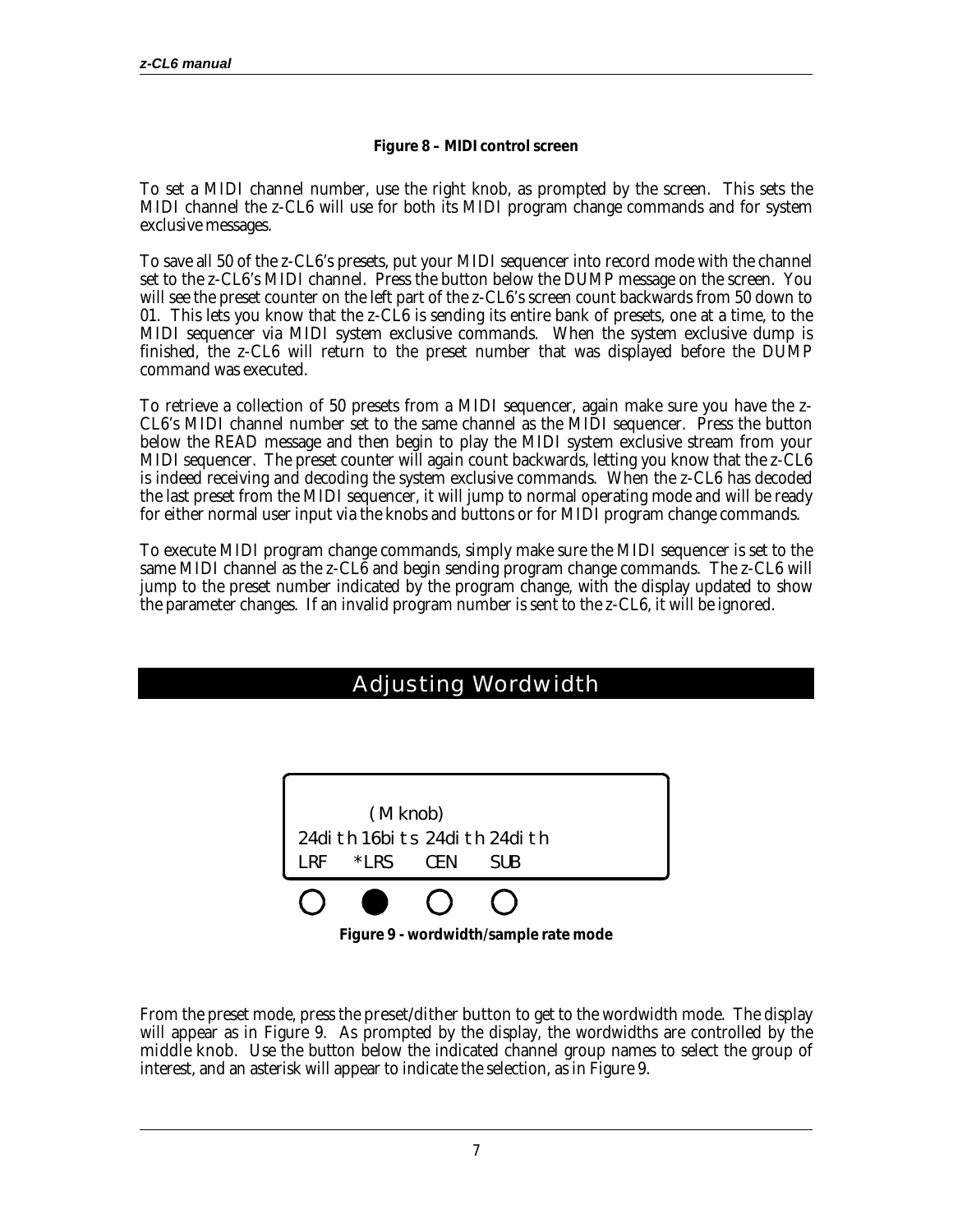The wordwidth for each channel group can be controlled independently. There are six settings for each wordwidth:

24 bits dithered 24 bits undithered 20 bits dithered 20 bits undithered 16 bits dithered 16 bits undithered 16 bits POW-r #2 16 bits POW-r #3

The dither used is a variant of flat TPDF dither, while POW-r #2 and #3 are noise shaping curves.

Press any of the other **mode select buttons** to exit from the wordwidth rate mode.

#### Controlling Compressor Linking

|  |  |  | $\rightarrow$ LRF: mix 50% out 0% -8 <b>EXPLESED</b> |  |
|--|--|--|------------------------------------------------------|--|
|  |  |  | LRS: mix 100% out $50\%$ -8                          |  |
|  |  |  | CEN: $mix$ 50% out 100% -8                           |  |
|  |  |  | SUB: mix 100% out $0\%$ -8 $\blacksquare$            |  |
|  |  |  |                                                      |  |

**Figure 10 - compressor linking screen**

One of the z-CL6's most powerful features is its ability to link the level detection and compression action across multiple channels. At first, it may seem slightly awkward to control the linking but we are confident you will quickly find the controls to be intuitive and easy to use.

There are four channel groups on the z-CL6: the fronts, the surrounds, the center, and the subwoofer. Each of these groups is endowed with two controls: a **mix** control and an **out** control. The purpose of these controls is to allow you to vary the amount of interaction each of the channel groups has with the other groups.

Internally, the z-CL6 generates four "sums of levels" They are:

 $Sum_{_{LRF}} = outlevel(LRS) + outlevel(CEN) + outlevel(SUB)$  $Sum_{res}^{max} = outlevel(LRF) + outlevel(CEN) + outlevel(SUB)$  $Sum_{CEN} = outlevel(LRF) + outlevel(LRS) + outlevel(SUB)$  $Sum_{SUB} = outlevel(LRF) + outlevel(LRS) + outlevel(CEN)$ 

Notice that each of these sums is simply the sums of three of the four group levels with one of the groups omitted.

The value of "outlevel" for a channel group is nothing more than the group's actual level multiplied by the percentage indicated by the **out** parameter for that group.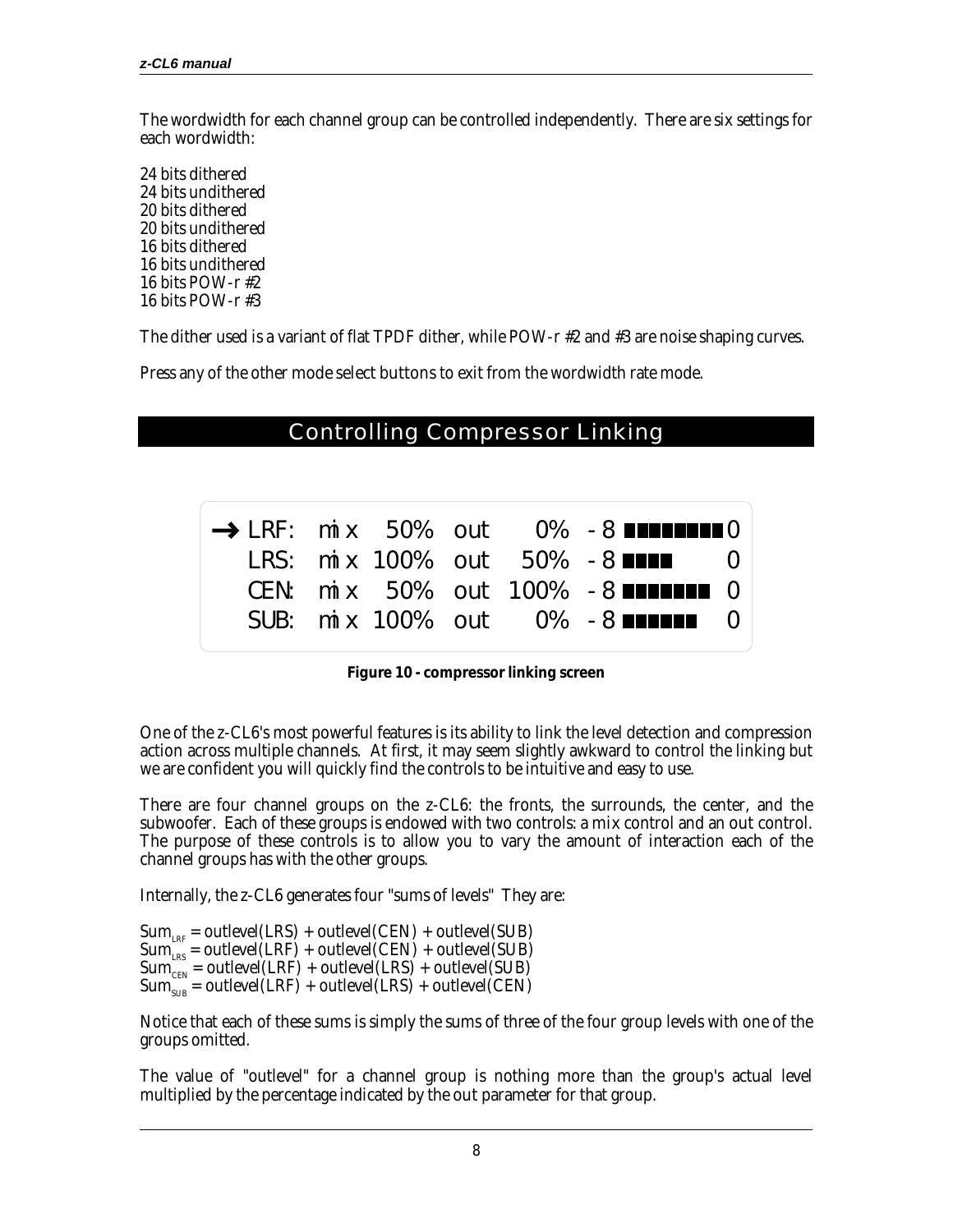Next, the **mix** parameter controls how much of the Sum in question gets added in to the compressor's level detector along with the level from that channel group. For example, the mix parameter for the LRF channel group determines what percentage of  $\text{Sum}_{\text{\tiny LRF}}$  gets added into the LRF group's level detector along with the level contributed by the LRF group itself. A value of 100% for the mix parameter means that the compressor sees all (100%) of the level from its own channel group and 0% of the Sum level. A mix parameter of 75% means that the compressor sees 75% of the level from its own channel group and 25% of the Sum level. This is shown schematically in Figure 11.

As shown in Figure 9, the LRF group contributes nothing to any of the Sums, the LRS group's level is weighted by 50%, the center level is weighted by 100%, and the subwoofer level contributes nothing to the Sums. Then, the front group compressor uses a mixture of 50% of the LRF level and 50% of Sum<sub>LRF</sub> (which is equal to 50% of the LRS level plus 100% of the center level).

The subwoofer compressor gets 100% of its level from the subwoofer level and nothing from the other channels.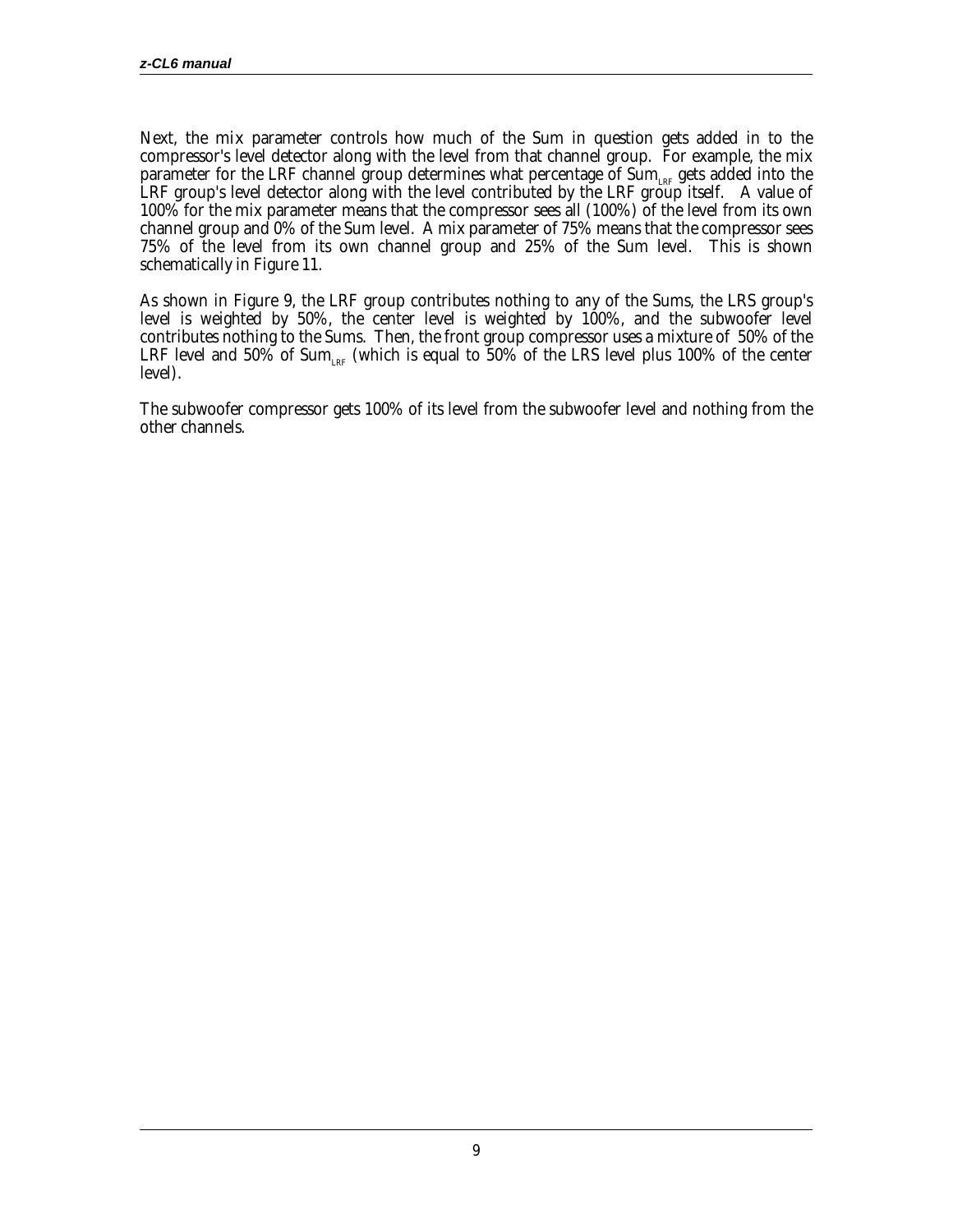

**Figure 11 - z-CL6 block schematic**